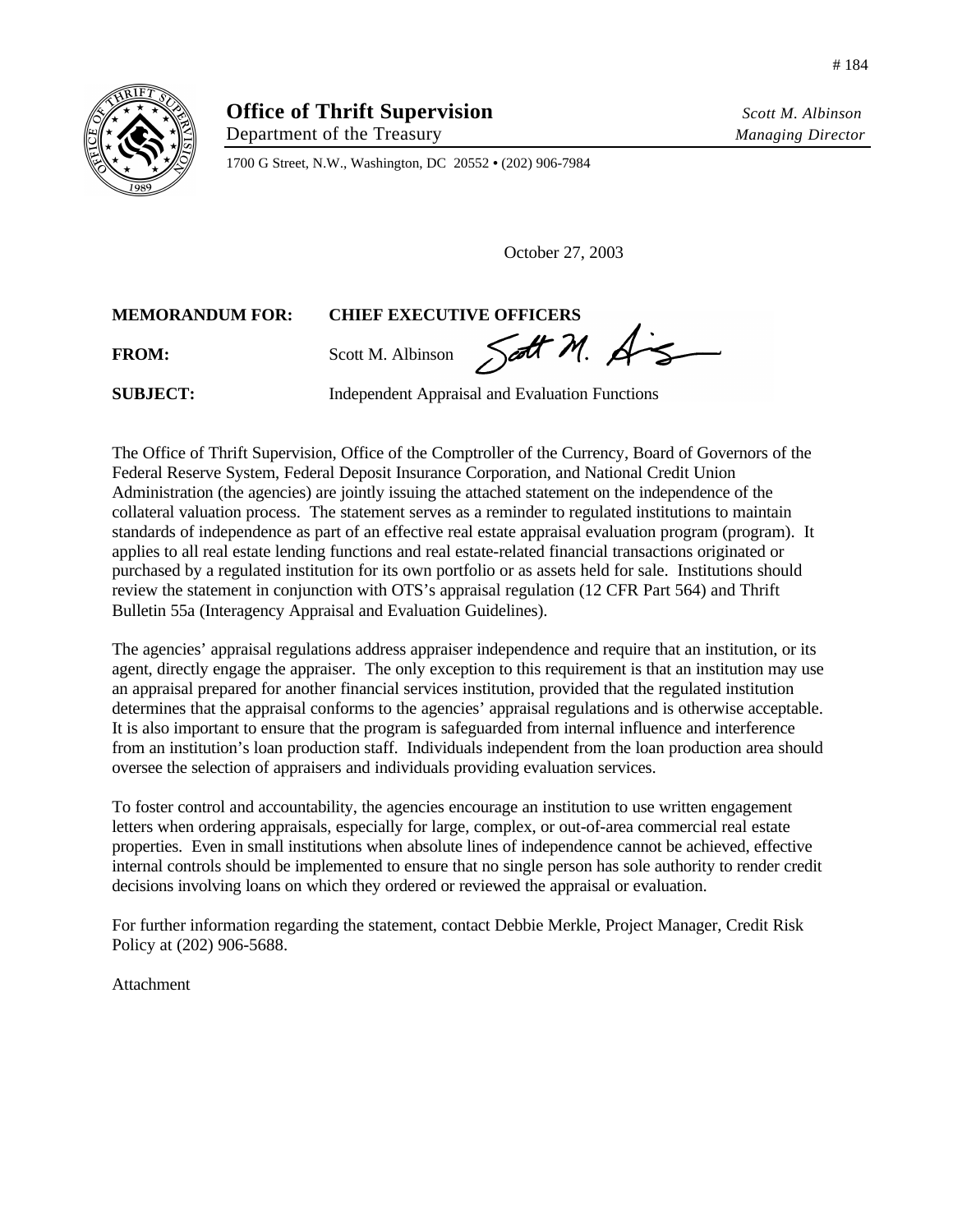# **INDEPENDENT APPRAISAL AND EVALUATION FUNCTIONS**

October 27, 2003

The Office of the Comptroller of the Currency (OCC), the Board of Governors of the Federal Reserve System (FRB), the Federal Deposit Insurance Corporation (FDIC), the Office of Thrift Supervision (OTS), and the National Credit Union Administration (NCUA) (the agencies) are jointly issuing this statement to address concerns identified during examinations about the independence of the collateral valuation process. This statement applies to all real estate-related financial transactions originated or purchased by a regulated institution for its own portfolio or as assets held for sale. It provides further clarification of, and should be reviewed in conjunction with, the agencies' appraisal and real estate lending regulations<sup>1</sup> and the *Interagency Appraisal and Evaluation Guidelines (Guidelines).*<sup>2</sup>

An institution's board of directors is responsible for reviewing and adopting policies and procedures that establish and maintain an effective, independent real estate appraisal and evaluation program (program) for all of its lending functions. The real estate lending functions include commercial real estate mortgage departments, capital market groups, and asset securitization and sales units. These independence concerns include the risk that improperly prepared appraisals may undermine the integrity of credit underwriting processes. More broadly, an institution's lending functions should not have undue influence that might compromise the program's independence.

### **Selecting Individuals to Perform Appraisals or Evaluations**

 $\overline{a}$ 

The Guidelines establish minimum standards for an effective program, including standards for selecting individuals who may perform appraisals or evaluations. Among other considerations, the selection criteria must provide for the independence of the individual performing the appraisal or evaluation. That is, the individual has neither a direct nor indirect, interest, financial or otherwise, in the property or transaction. Institutions also need to ensure that the individual

 $1$  OCC: 12 CFR 34, subparts C and D; FRB: 12 CFR 208 subpart E and appendix C, and 12 CFR 225 subpart G; FDIC: 12 CFR 323 and 12 CFR Part 365; OTS: 12 CFR Part 564, and 12 CFR 560.100, and 12 CFR 560.101; and NCUA: 12 CFR Part 722.5.

<sup>2</sup> The interagency guidelines may be found in: *Comptroller's Handbook for* Commercial Real Estate and Construction Lending for OCC; SR letter 94-55 for FRB; FIL-74-94 for FDIC; and Thrift Bulletin 55a for OTS. NCUA was not a party to the Guidelines; however, the NCUA applies the content to credit unions, when applicable.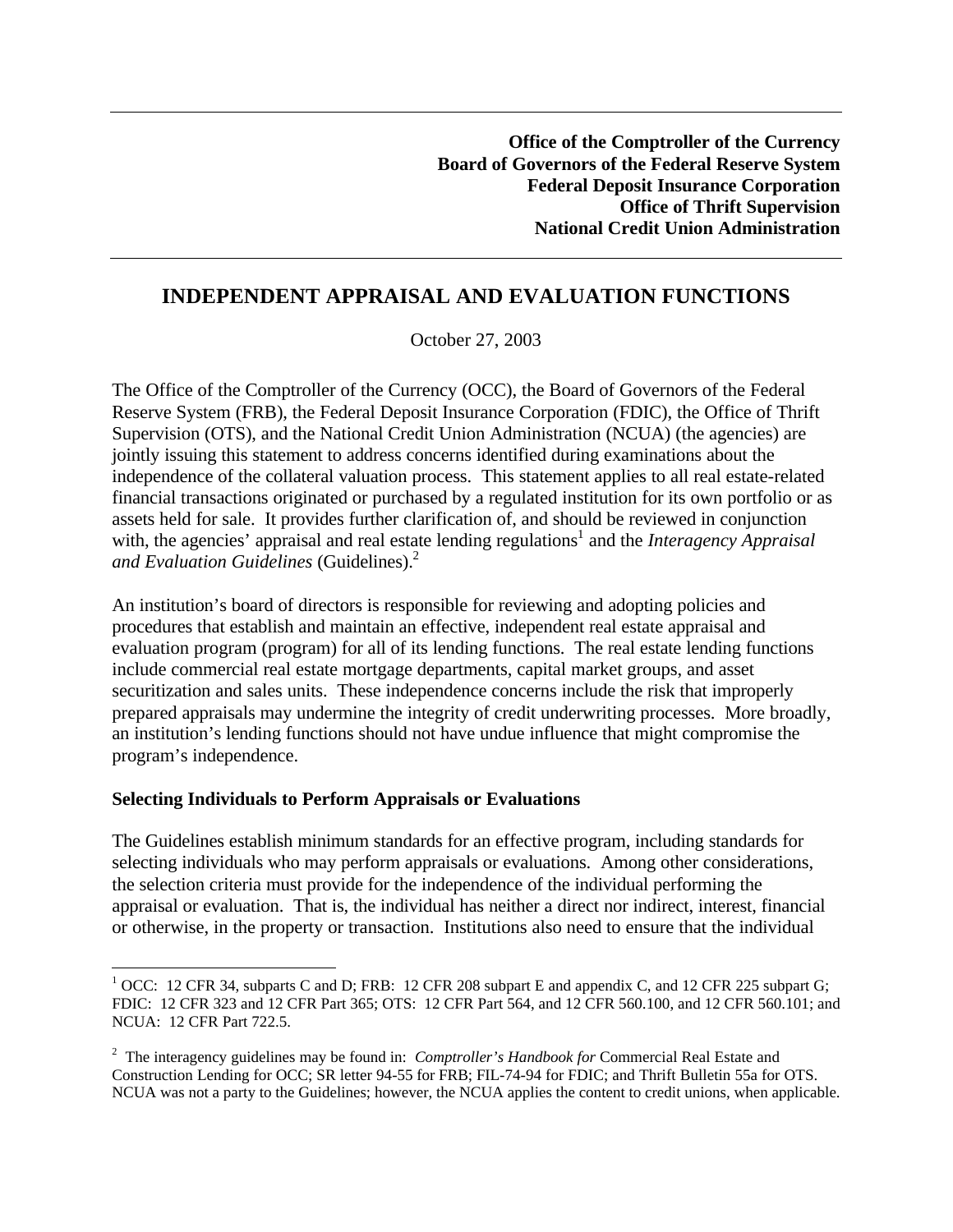selected is competent to perform the assignment. Consideration should be given to the individual's qualifications, experience, and educational background. Selection occurs when, based on an oral or written agreement, the individual accepts the assignment to appraise or evaluate a particular property. Moreover, appraisal or evaluation development work should not commence until the institution finalizes the selection process.

The agencies' appraisal regulations address appraiser independence and require that an institution, or its agent, directly engage the appraiser. The only exception to this requirement is that an institution may use an appraisal prepared for another financial services institution, provided that the institution determines that the appraisal conforms to the agencies' appraisal regulations and is otherwise acceptable. Independence is compromised when an institution uses an appraiser who is recommended by the borrower or allows the borrower to select the appraiser from the institution's list of approved appraisers.

Institutions may not use an appraisal prepared by an individual who was selected or engaged by a borrower. An institution's use of a borrower-ordered appraisal violates the agencies' appraisal regulations. Likewise, institutions may not use "readdressed appraisals" – appraisal reports that are altered by the appraiser to replace any references to the original client with the institution's name. Altering an appraisal report in a manner that conceals the original client or intended users of the appraisal is misleading and violates the agencies' appraisal regulations and the Uniform Standards of Professional Appraisal Practice (USPAP).

It is also important to ensure that the program is safeguarded from internal influence and interference from an institution's loan production staff. Individuals independent from the loan production area should oversee the selection of appraisers and individuals providing evaluation services. The agencies recognize that it may not be possible or practical for small institutions to separate the collateral valuation and loan production processes. To ensure independence, loan officials, officers or directors with the responsibility for ordering appraisals and evaluations should not have sole approval authority for granting the loan request.

When selecting and engaging individuals, an institution needs to identify the assignment and order the appropriate appraisal or evaluation, as discussed in the Guidelines. To foster control and accountability, the agencies encourage an institution to use written engagement letters when ordering appraisals, especially for large, complex, or out-of-area commercial real estate properties. An institution should include a copy of the written engagement letter in the permanent loan file. An appraiser may also incorporate an engagement letter in the appraisal report. The engagement letter confirms that the assignment was made in a manner that complies with the institution's procedures and the agencies' regulations and Guidelines.

### **Appraisal and Evaluation Compliance Reviews**

An institution's appraisal and evaluation program must maintain effective internal controls that promote compliance with program standards and the agencies' appraisal regulations and Guidelines. Internal controls should, among other criteria, confirm that appraisals and evaluations are reviewed by qualified and adequately trained individuals who are not involved in the loan production processes. The institution's standards for and the depth of such reviews